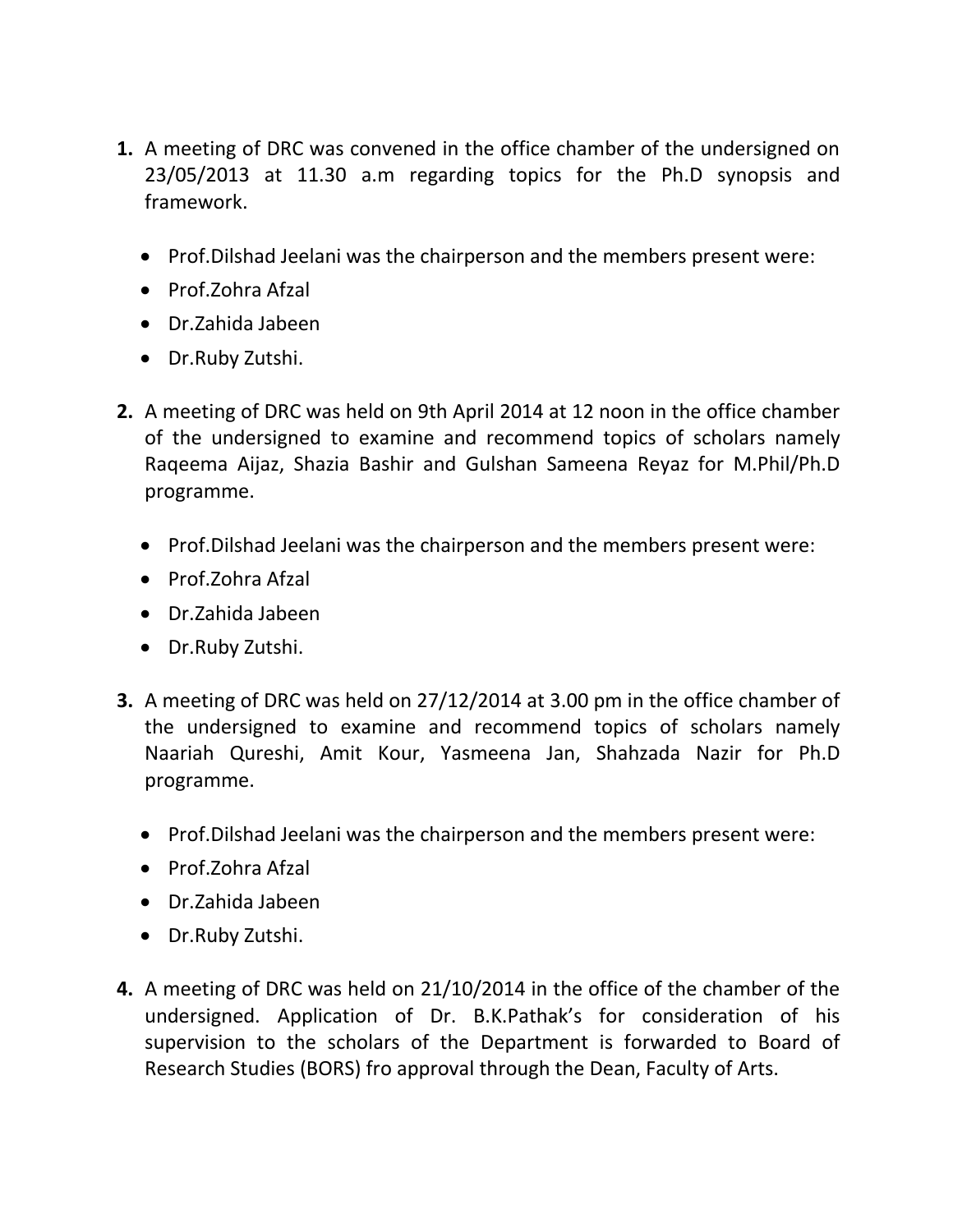- Prof.Dilshad Jeelani was the chairperson and the members present were:
- Prof.Zohra Afzal
- Dr.Zahida Jabeen
- Dr.Ruby Zutshi.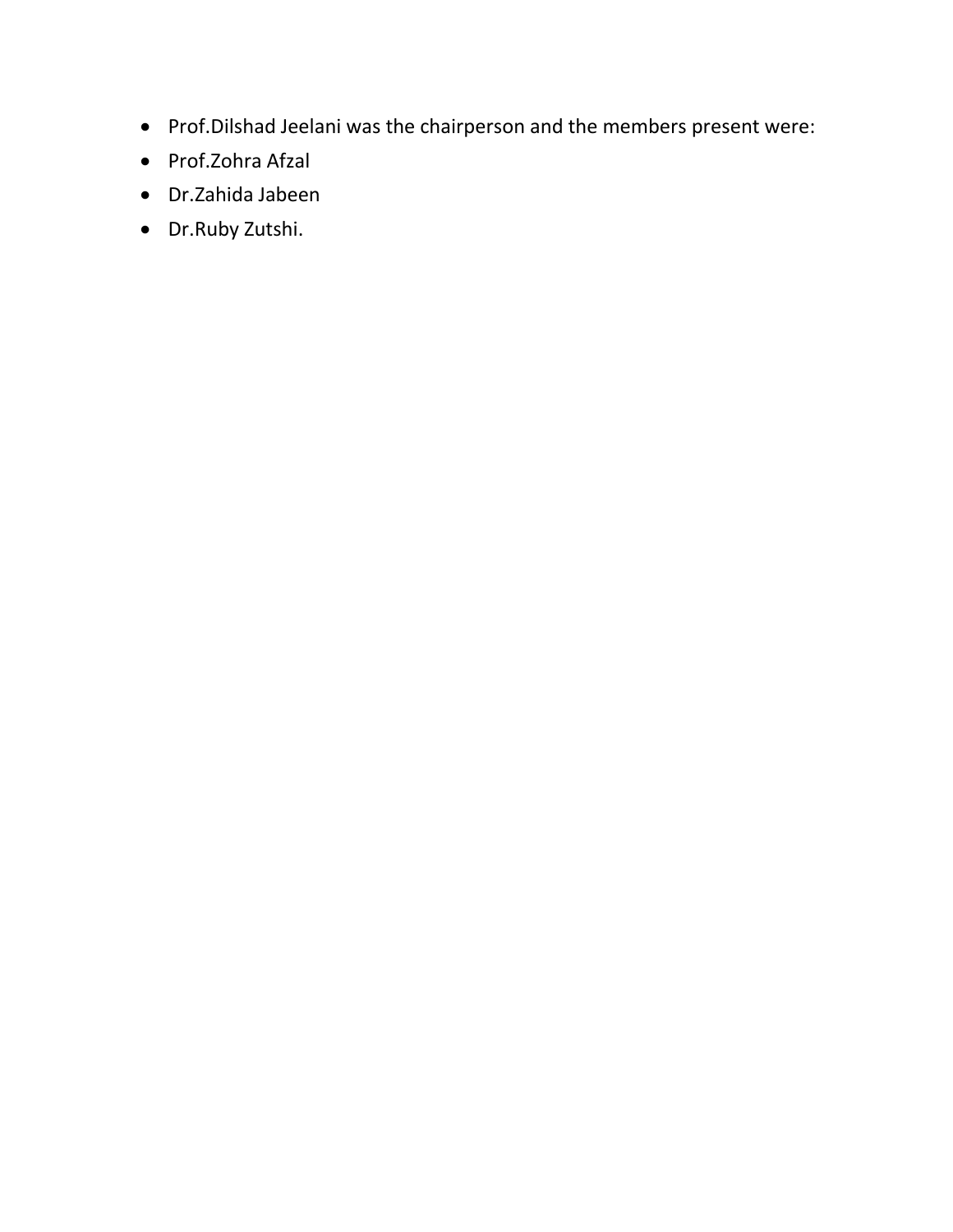**5.** A meeting of DRC was held on 14/01/2016 at 2.00 pm in the office chamber of the undersigned to recommend topics of scholars namely:

- 1. Amtul Rabia
- 2. Mudasir Ahmad Bhat

for Ph.D programme for the academic session 2017 and re-registration of 03 M.Phil scholars namely

- 1. Shabeena Shaheen
- 2. Fiza Kousar
- 3. Bhupinder Kour

Recommended scholarship forms M.Phil/Ph.D scholars:\_

- 1. Shazia Amin (M.Phil)
- 2. Gulshan Sameena Reyaz (M.Phil)
- 3. Naariah Qureshi (Ph.D)
- 4. Amit Kour (Ph.D)
- 5. Yasmeena jan (Ph.D)
- Prof. Zohra Afzal was the chairperson and the members present were:
- Prof.Dilshad Jeelani
- Dr.Zahida Jabeen
- Dr.Ruby Zutshi.

6. A meeting of DRC was held on 22/08/2017 at 11.00 am in the office chamber of the undersigned to discuss the presentations/interaction of the following scholars admitted in 3-year integrated Ph.D programme 2017:

- **1.** Basharat Ali
- **2.** Veena Mehraj
- **3.** Sabzar Ahmad
- **4.** Neelam Devi
- **5.** Rumaisa Nazir
- **6.** Farooq Ahmad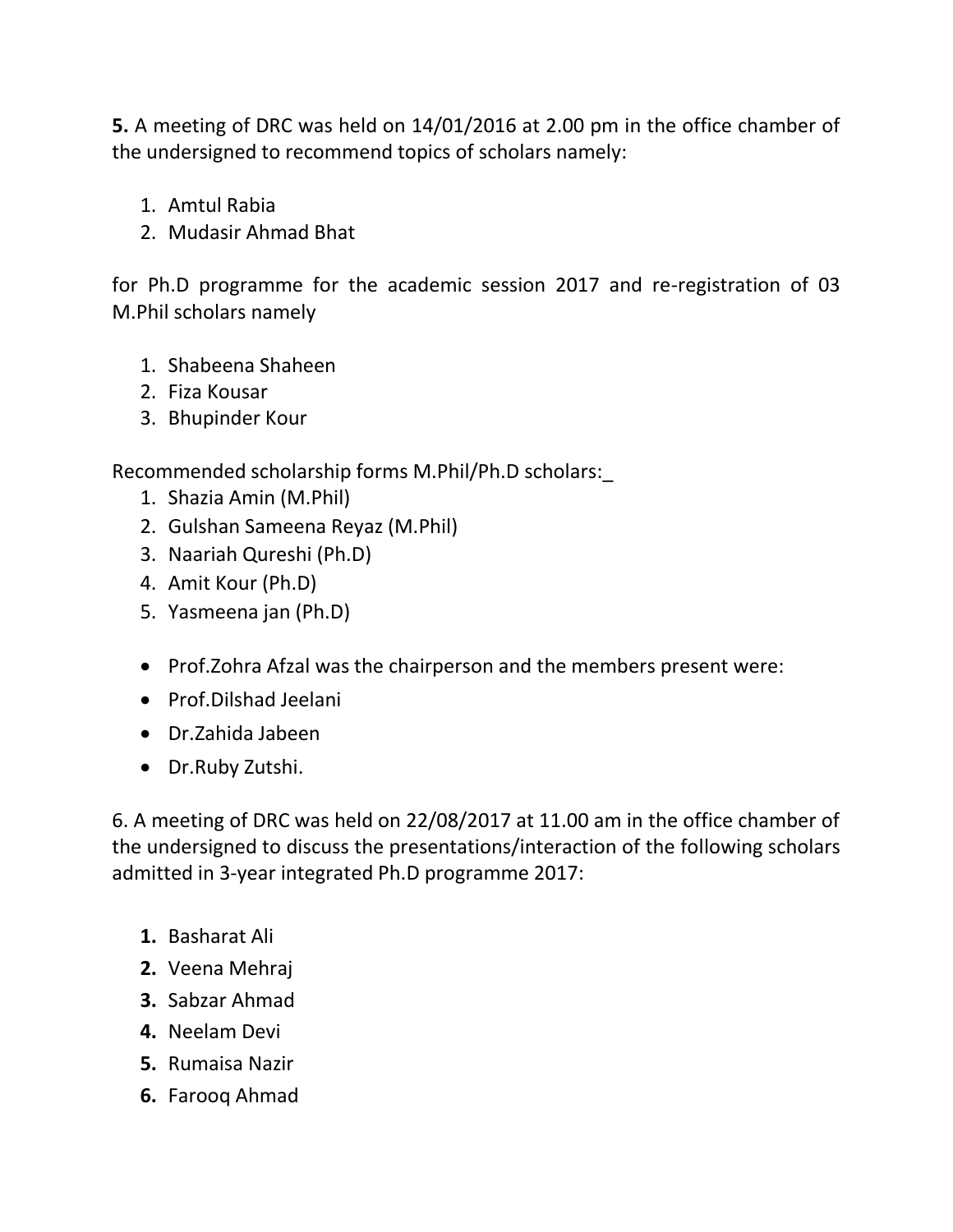- Prof Zohra Afzal was the chairperson and the members present were:
- Dr.Zahida Jabeen
- Dr.Ruby Zutshi.

**7.** A meeting of DRC was held on 20/09/2017 at 11.00 a.m in the office chamber of the undersigned to assign the supervisors to the following newly admitted 3 year Integrated Ph.D scholars.

- 1. Davood Ahmad Parray
- 2. Farooq Ahmad
- 3. Veena Mehraj
- 4. Sukhbir Kour
- 5. Mudasir Ahmad Bhat
- **7.** Sabzar Ahmad
- 1. Saieeda Mehraj
- 2. Neelam Devi
- 3. Rumaisa Nazir
- Prof Zohra Afzal was the chairperson and the members present were:
- Prof. Dilshad Jeelani
- Dr.Zahida Jabeen
- Dr.Ruby Zutshi.

**8**. An urgent meeting of DRC was held on 10/11/2017 at 11.30 a.m in the office chamber of the undersigned. It was resolved that new topic must be approved for Ph.D scholar namely Mudasir Ahmad Bhat.The previous Topic "Shreelal Shukl Aur Gurcharan Singh Ke Upanyaason Ka Shilpgat Tulnatmak Adhyan" was replaced by "Amritlal Nagar Aur Shreelal Shukl Ke Chaiyanit Upnyaason Mai Nirupit Samsyaon Ka Tulnatmak Vishleshan".

- Prof Zohra Afzal was the chairperson and the Prof. V.K.Taneja was External Expert and the members present were:
- Prof. Dilshad Jeelani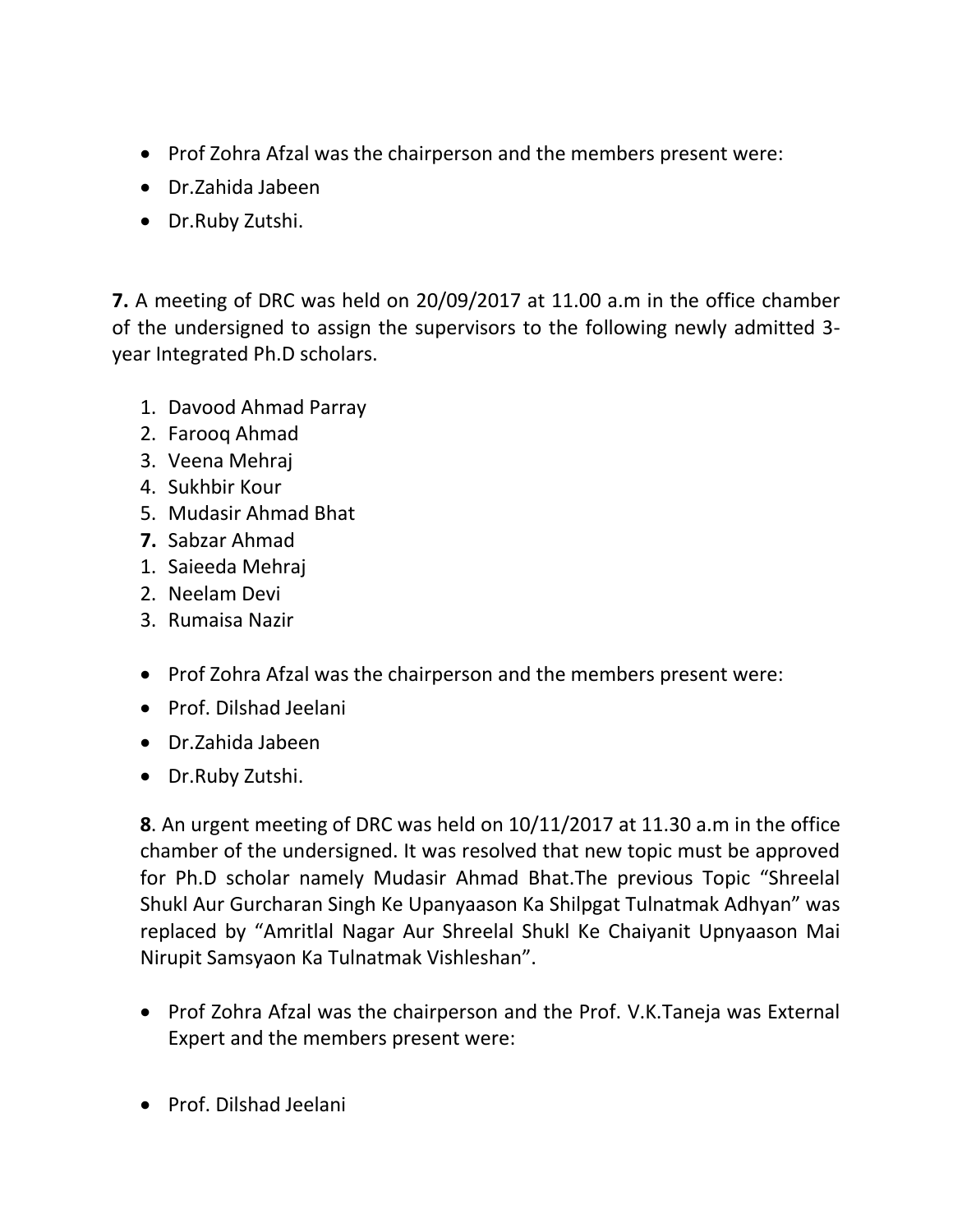- Dr.Zahida Jabeen
- Dr.Ruby Zutshi.

**9 .** A meeting of DRC cum Departmental Committee was held on 22/03/2018 at 2.00 p.m in the office chamber of the undersigned and it was resolved that the scholar namely Farooq Ahmad will be allowed to continue his research under the supervision of Prof. Zohra Afzal instead of Prof. Dilshad Jeelani.

- Prof Zohra Afzal was the chairperson and the members present were:
- Dr.Zahida Jabeen
- Dr.Ruby Zutshi.